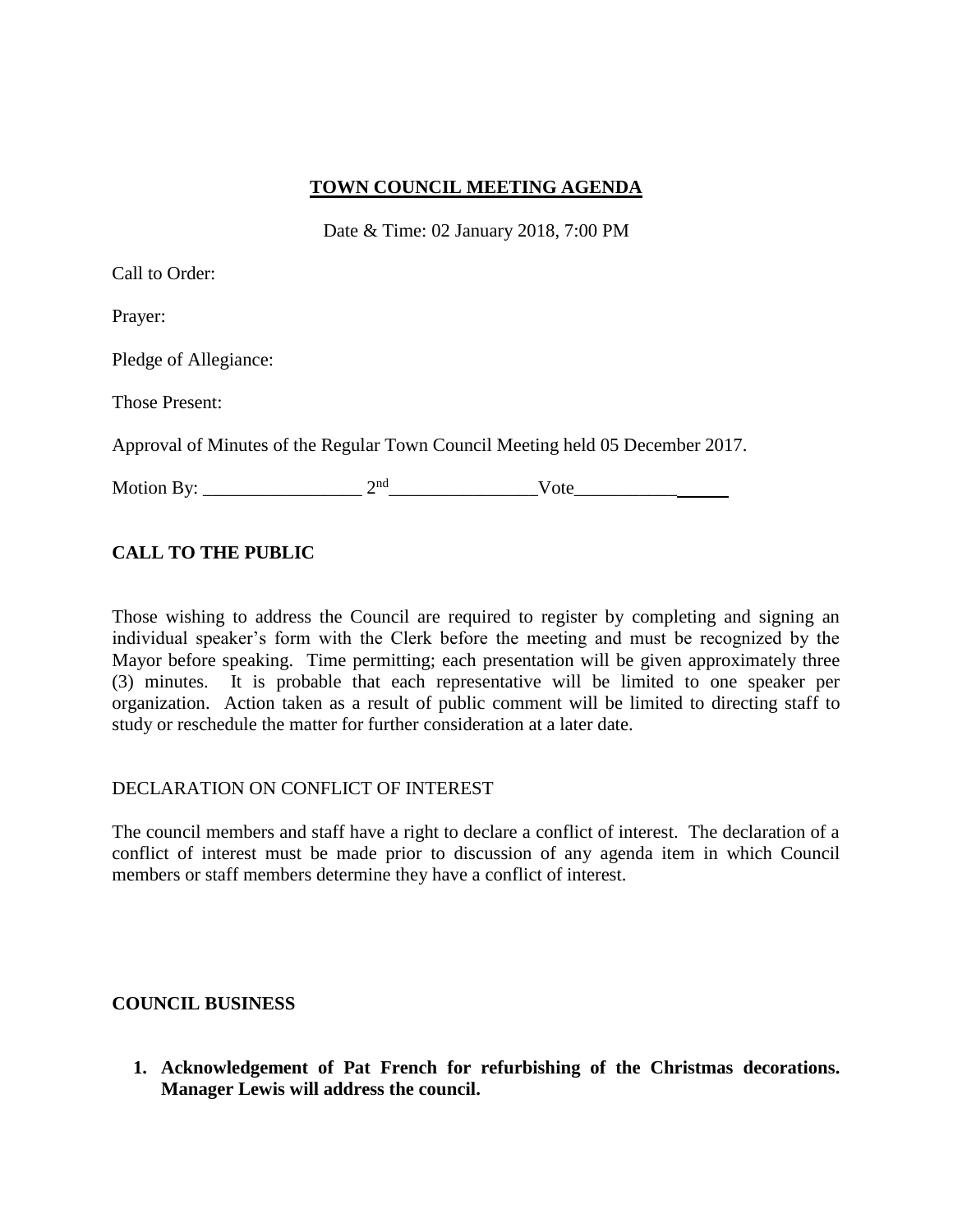**2. Discussion and Possible decision on the 2016 resolutions and ordinances. Manager Lewis will address the council.**

Discussion\_**\_\_\_\_\_\_\_\_\_\_\_\_\_\_\_\_\_\_\_\_\_\_\_\_\_\_\_\_\_\_\_\_\_\_\_\_\_\_\_\_\_\_\_\_\_\_\_\_\_\_\_\_\_\_\_\_\_\_\_\_\_\_ \_\_\_\_\_\_\_\_\_\_\_\_\_\_\_\_\_\_\_\_\_\_\_\_\_\_\_\_\_\_\_\_\_\_\_\_\_\_\_\_\_\_\_\_\_\_\_\_\_\_\_\_\_\_\_\_\_\_\_\_\_\_\_\_\_\_\_\_\_\_\_** Motion**\_\_\_\_\_\_\_\_\_\_\_\_\_\_\_\_\_\_\_\_\_\_\_\_\_\_\_\_\_\_\_\_\_\_\_\_\_\_\_\_\_\_\_\_\_\_\_\_\_\_\_\_\_\_\_\_\_\_\_\_\_\_\_\_\_** Motion By: Second: Vote: **3. Mayor Fletcher and Council Woman Teeter will address the council on the 1st annual Christmas Tree Lighting. Discussion and Possible decision on 2nd Annual.**  Discussion: \_\_\_\_\_\_\_\_\_\_\_\_\_\_\_\_\_\_\_\_\_\_\_\_\_\_\_\_\_\_\_\_\_\_\_\_\_\_\_\_\_\_\_\_\_\_\_\_\_\_\_\_\_\_\_\_  $\mathcal{L}_\text{max}$  , and the set of the set of the set of the set of the set of the set of the set of the set of the set of the set of the set of the set of the set of the set of the set of the set of the set of the set of the \_\_\_\_\_\_\_\_\_\_\_\_\_\_\_\_\_\_\_\_\_\_\_\_\_\_\_\_\_\_\_\_\_\_\_\_\_\_\_\_\_\_\_\_\_\_\_\_\_\_\_\_\_\_\_\_\_\_\_\_\_\_\_\_\_ Motion\_\_\_\_\_\_\_\_\_\_\_\_\_\_\_\_\_\_\_\_\_\_\_\_\_\_\_\_\_\_\_\_\_\_\_\_\_\_\_\_\_\_\_\_\_\_\_\_\_\_\_\_\_\_\_\_\_\_\_ Motion By: \_\_\_\_\_\_\_\_\_\_\_\_\_\_\_\_\_ 2nd\_\_\_\_\_\_\_\_\_\_\_\_\_\_\_\_Vote\_\_\_\_\_\_\_\_\_\_\_ **4. Discussion and Possible decision regarding renewing the cell tower lease for American Tower. Manager Lewis will address the council.** Discussion: \_\_\_\_\_\_\_\_\_\_\_\_\_\_\_\_\_\_\_\_\_\_\_\_\_\_\_\_\_\_\_\_\_\_\_\_\_\_\_\_\_\_\_\_\_\_\_\_\_\_\_\_\_\_\_\_ Motion\_\_\_\_\_\_\_\_\_\_\_\_\_\_\_\_\_\_\_\_\_\_\_\_\_\_\_\_\_\_\_\_\_\_\_\_\_\_\_\_\_\_\_\_\_\_\_\_\_\_\_\_\_\_\_\_\_\_\_ Motion By: \_\_\_\_\_\_\_\_\_\_\_\_\_\_\_\_\_ 2nd\_\_\_\_\_\_\_\_\_\_\_\_\_\_\_\_Vote\_\_\_\_\_\_\_\_\_\_\_ **5. Update on the Towns Cleanup of dilapidated building by Manager Lewis.**  Discussion: \_\_\_\_\_\_\_\_\_\_\_\_\_\_\_\_\_\_\_\_\_\_\_\_\_\_\_\_\_\_\_\_\_\_\_\_\_\_\_\_\_\_\_\_\_\_\_\_\_\_\_\_\_\_\_\_ \_\_\_\_\_\_\_\_\_\_\_\_\_\_\_\_\_\_\_\_\_\_\_\_\_\_\_\_\_\_\_\_\_\_\_\_\_\_\_\_\_\_\_\_\_\_\_\_\_\_\_\_\_\_\_\_\_\_\_\_\_\_\_\_\_ \_\_\_\_\_\_\_\_\_\_\_\_\_\_\_\_\_\_\_\_\_\_\_\_\_\_\_\_\_\_\_\_\_\_\_\_\_\_\_\_\_\_\_\_\_\_\_\_\_\_\_\_\_\_\_\_\_\_\_\_\_\_\_\_\_ **6. Discussion and Possible decision on Suggested bonds for GVC Municipal Court. Manager Lewis will address the council.**  Discussion:\_\_\_\_\_\_\_\_\_\_\_\_\_\_\_\_\_\_\_\_\_\_\_\_\_\_\_\_\_\_\_\_\_\_\_\_\_\_\_\_\_\_\_\_\_\_\_\_\_\_\_\_\_\_\_\_\_\_\_\_\_\_\_ \_\_\_\_\_\_\_\_\_\_\_\_\_\_\_\_\_\_\_\_\_\_\_\_\_\_\_\_\_\_\_\_\_\_\_\_\_\_\_\_\_\_\_\_\_\_\_\_\_\_\_\_\_\_\_\_\_\_\_\_\_\_\_\_\_\_\_\_\_\_\_\_ Motion \_\_\_\_\_\_\_\_\_\_\_\_\_\_\_\_\_\_\_\_\_2nd\_\_\_\_\_\_\_\_\_\_\_\_\_\_\_\_Vote\_\_\_\_\_\_\_\_\_\_\_\_\_\_\_\_\_\_\_\_\_

#### **DEPARTMENT BUSINESS:**

### CITY SERVICES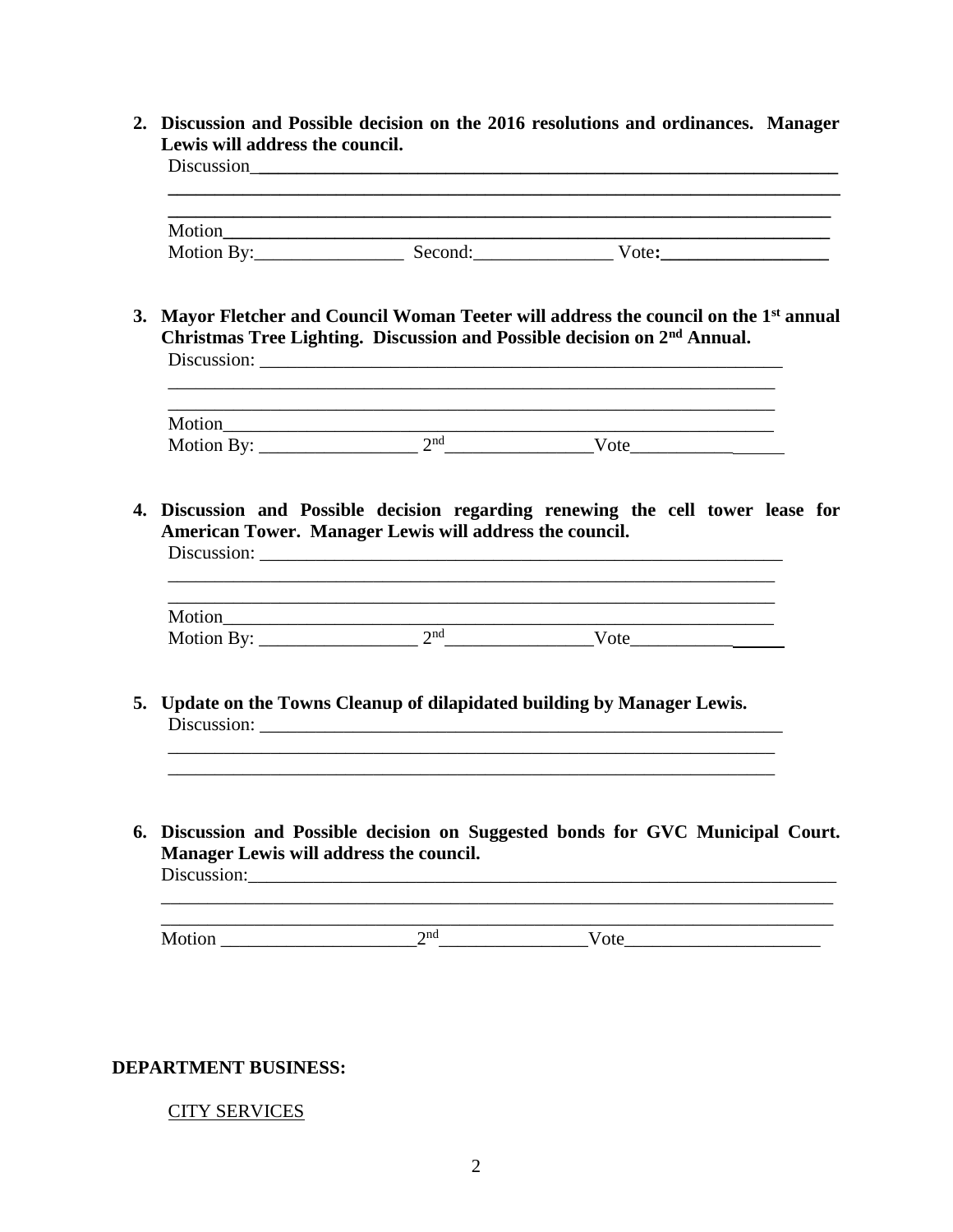**SANITATION** 

PUBLIC WORKS

EMERGENCY SERVICES

PLANNING & ZONING

# **CONSENT AGENDA:**

MANAGER'S REPORT

FINANCIAL REPORT

BUILDING PERMIT REPORT

POLICE ACTIVITY REPORT

LIBRARY REPORT

TRIP REPORT

## **DURING OR AFTER THE TOWN COUNCIL MEETING WHICH BEGINS AT 7:00 P.M. ON January 2, 2018 THE COUNCIL MAY ADJOURN TO EXECUTIVE SESSION**

AGENDA:

- 1. Consultation/Discussion with Attorney for legal Advice regarding personnel (A.R.S. 38-431.03A3) (A.R.S. 38-431-03A1)
- 2. Discussion or consultation for advice with Town Attorney (A.R.S. 38-431.03A3)
- 3. Discussion and possible decision concerning personnel, financial and property issues.

## **POSSIBLE AGENDA ITEMS FOR THE NEXT TOWN COUNCIL MEETING**

Motion to Adjourn: Time: